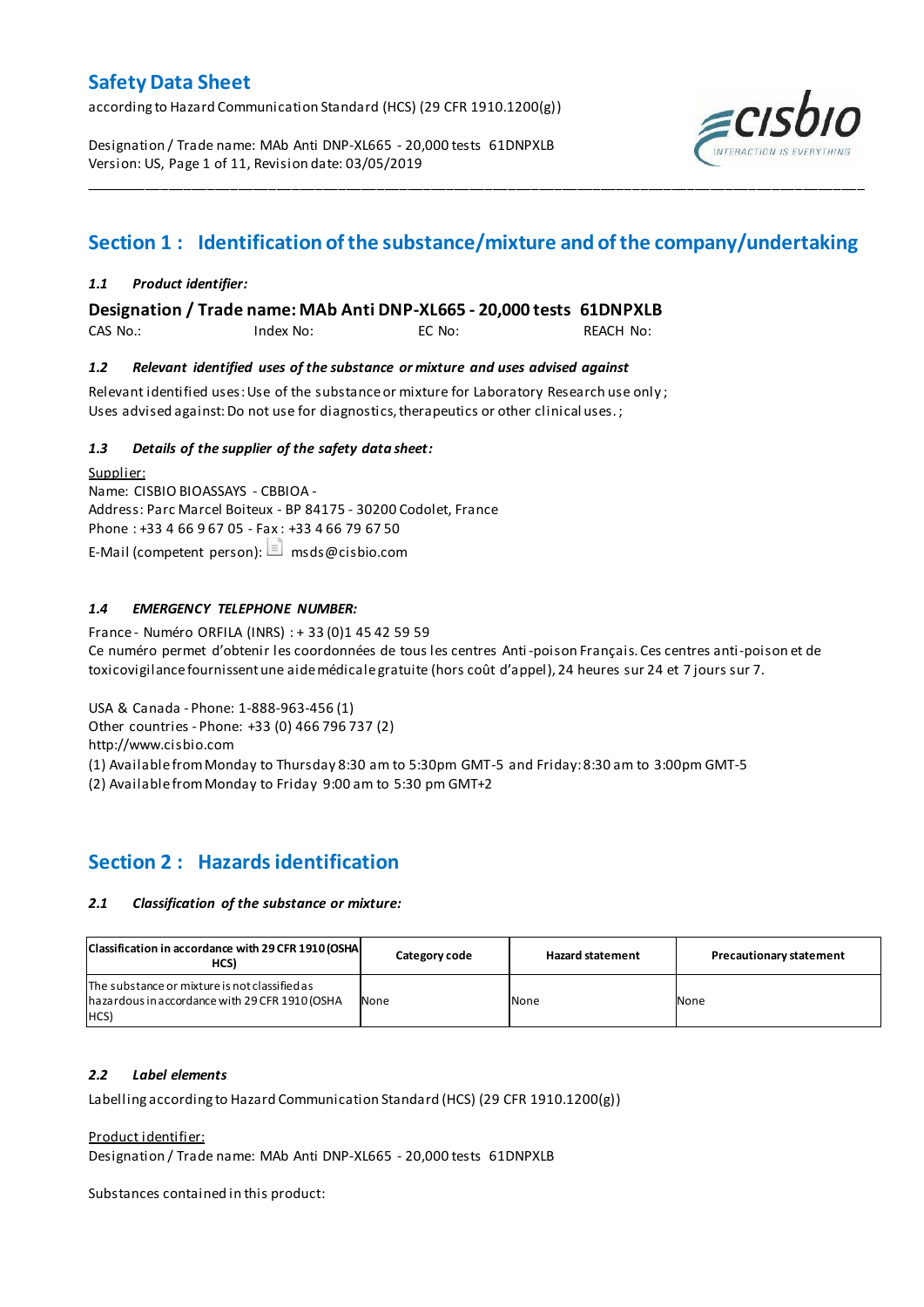according to Hazard Communication Standard (HCS) (29 CFR 1910.1200(g))

Designation / Trade name: MAb Anti DNP-XL665 - 20,000 tests 61DNPXLB Version: US, Page 2 of 11, Revision date: 03/05/2019



Hazard pictograms

Signal word:

Hazard and precautionary statements:

### *2.3 Other hazards*

The mixture does not contain substances classified as 'Substances of Very High Concern' (SVHC) >= 0.1% published by the European CHemicals Agency (ECHA) under article 57 of REACH. The mixture satisfies neither the PBT nor the vPvB criteria for mixtures in accordance with annexe XIII of the REACH regulations EC 1907/2006. ;

\_\_\_\_\_\_\_\_\_\_\_\_\_\_\_\_\_\_\_\_\_\_\_\_\_\_\_\_\_\_\_\_\_\_\_\_\_\_\_\_\_\_\_\_\_\_\_\_\_\_\_\_\_\_\_\_\_\_\_\_\_\_\_\_\_\_\_\_\_\_\_\_\_\_\_\_\_\_\_\_\_\_\_\_\_\_\_\_\_\_\_\_\_\_\_\_\_\_\_\_\_

Adverse human health effects: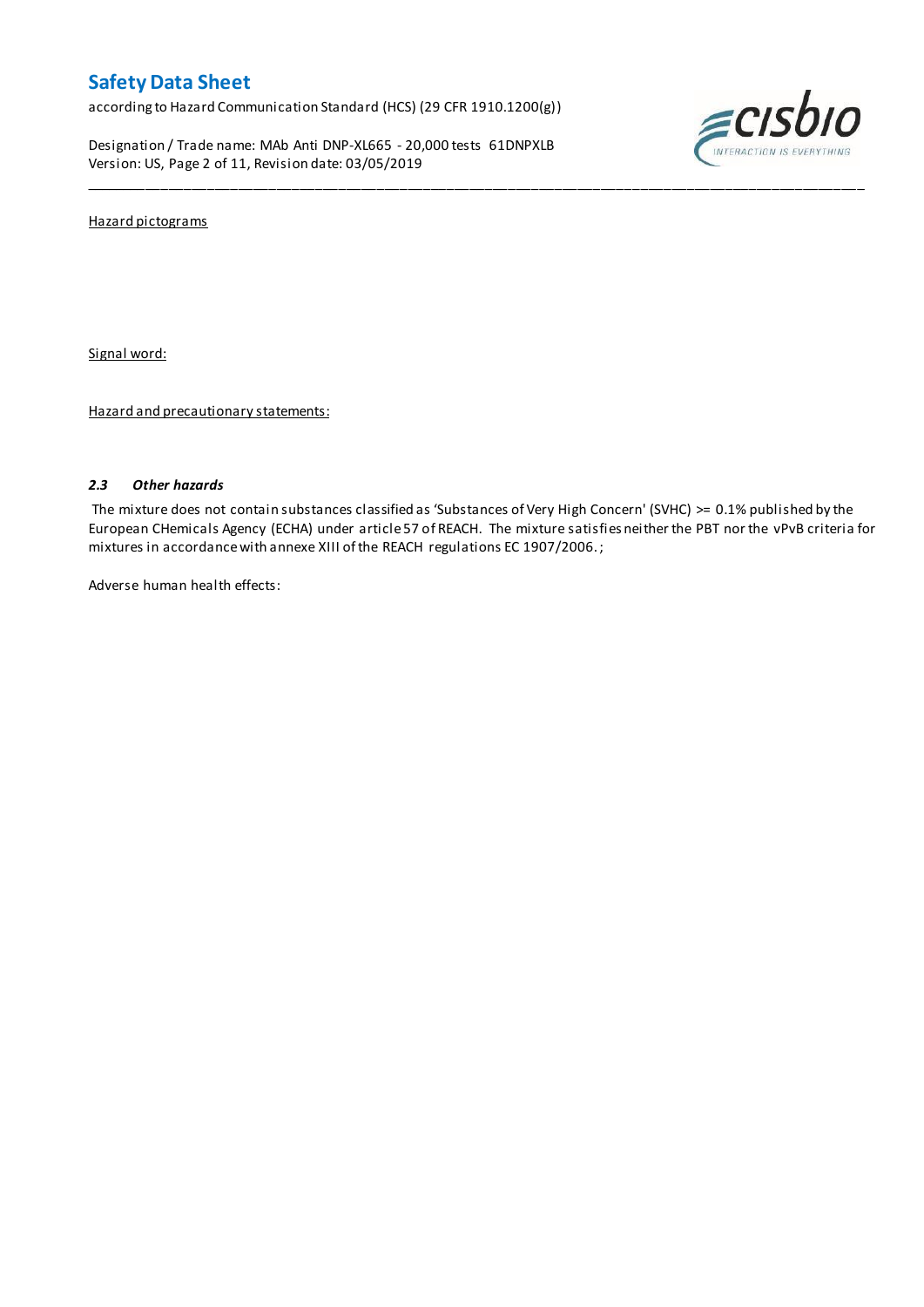according to Hazard Communication Standard (HCS) (29 CFR 1910.1200(g))

Designation / Trade name: MAb Anti DNP-XL665 - 20,000 tests 61DNPXLB Version: US, Page 3 of 11, Revision date: 03/05/2019

## **Section 3 : Composition/information on ingredients**

### *3.2 Mixtures*

Hazardous ingredients:

This mixture does not contain any hazardous substances at the concentration limits given in Regulation (EC) No. 1272/2008 and OSHA Hazard Communication Standard 29 CFR 1910.1200.

\_\_\_\_\_\_\_\_\_\_\_\_\_\_\_\_\_\_\_\_\_\_\_\_\_\_\_\_\_\_\_\_\_\_\_\_\_\_\_\_\_\_\_\_\_\_\_\_\_\_\_\_\_\_\_\_\_\_\_\_\_\_\_\_\_\_\_\_\_\_\_\_\_\_\_\_\_\_\_\_\_\_\_\_\_\_\_\_\_\_\_\_\_\_\_\_\_\_\_\_\_

Additional information: Full text of H- and EUH-phrases: see SECTION 16.

## **Section 4 : First aid measures**

## *4.1 Description of first aid measures*

**General information**: Do not leave affected person unattended. ; Remove affected person from the danger area and lay down. ;

**Following inhalation**: In case of respiratory tract irritation, consult a physician. ; Provide fresh air. ;

**Following skin contact**:After contact with skin, wash immediately with water ; Remove contaminated clothing ;

**Following eye contact**: After contact with the eyes, rinse with water with the eyelids open for a sufficient length of time, then consult an ophthalmologist immediately. ;

**Following ingestion**: Do NOT induce vomiting. ; Give nothing to eat or drink. ; If accidentally swallowed rinse the mouth with plenty of water (only if the person is conscious) and obtain immediate medical attention. ; **Self-protection of the first aider**:

### *4.2 Most important symptoms and effects, both acute and delayed*

Symptoms: No known symptoms to date. ; Effects:

## *4.3 Indication of any immediate medical attention and special treatment needed*

Notes for the doctor:

## **Section 5 : Firefighting measures**

### *5.1 Extinguishing media:*

Suitable extinguishing media: This product is not flammable. Use extinguishing agent suitable for type of surrounding fire ;

### *5.2 Special hazards arising from the substance or mixture*

Hazardous combustion products:/

## *5.3 Advice for fire-fighters*

Wear Protective clothing.; Additional information:

## **Section 6 : Accidental release measures**

## *6.1 Personal precautions, protective equipment and emergency procedures*

Emergency procedures: Provide adequate ventilation. ; Emergency procedures: Remove persons to safety. ; Personal precautions: Use personal protection equipment (see section 8). ;

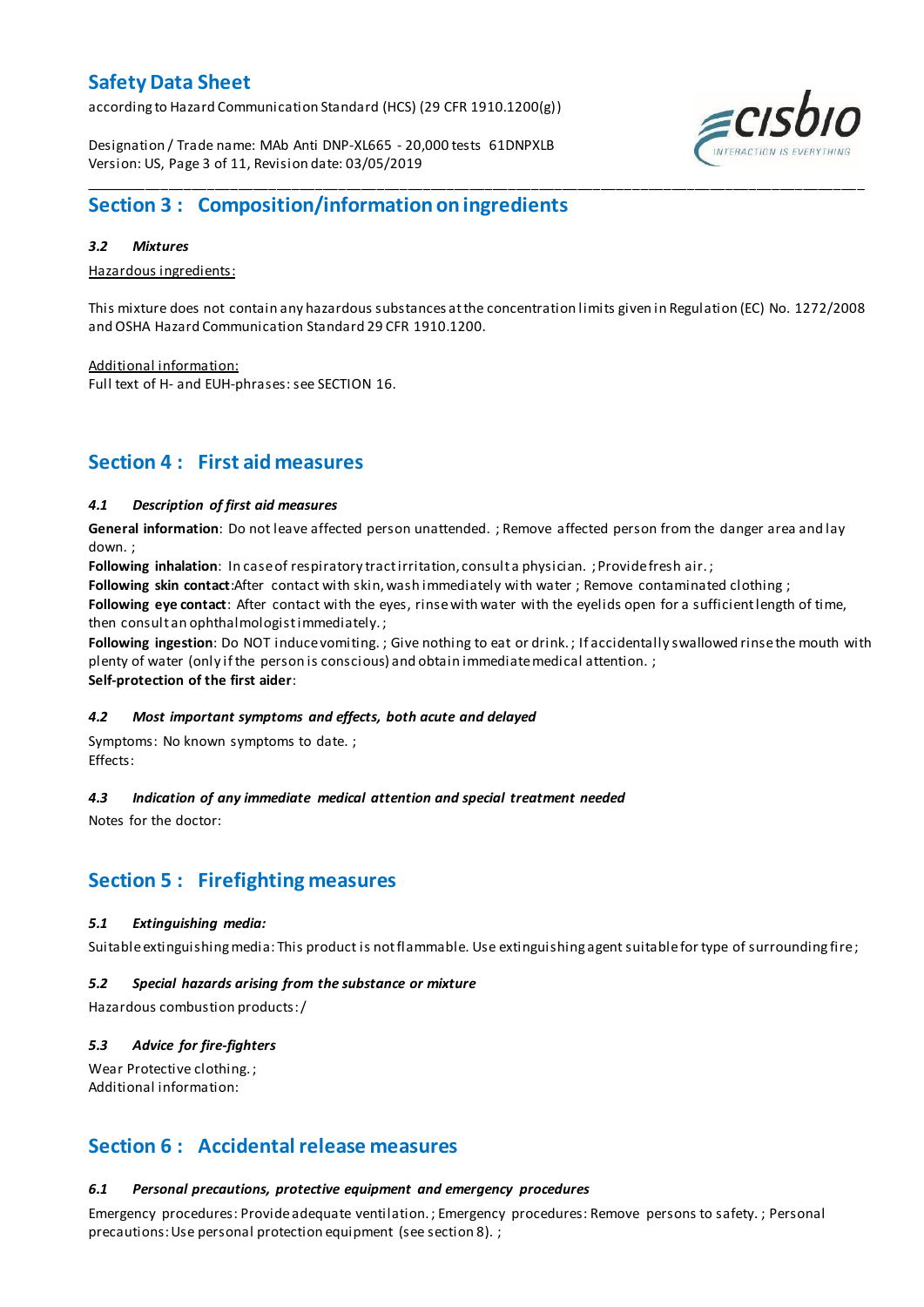according to Hazard Communication Standard (HCS) (29 CFR 1910.1200(g))

Designation / Trade name: MAb Anti DNP-XL665 - 20,000 tests 61DNPXLB Version: US, Page 4 of 11, Revision date: 03/05/2019



## *6.2 Environmental precautions*

Do not allow to enter into surface water or drains. ; Ensure all waste water is collected and treated via a waste water treatment plant. ;

\_\_\_\_\_\_\_\_\_\_\_\_\_\_\_\_\_\_\_\_\_\_\_\_\_\_\_\_\_\_\_\_\_\_\_\_\_\_\_\_\_\_\_\_\_\_\_\_\_\_\_\_\_\_\_\_\_\_\_\_\_\_\_\_\_\_\_\_\_\_\_\_\_\_\_\_\_\_\_\_\_\_\_\_\_\_\_\_\_\_\_\_\_\_\_\_\_\_\_\_\_

### *6.3 Methods and material for containment and cleaning up*

For cleaning up: Suitable material for taking up: Absorbing material, organic ; Other information:

### *6.4 Reference to other sections*

Additional information:

## **Section 7 : Handling and storage**

### *7.1 Precautions for safe handling*

### Protective measures:

Advice on safe handling:Avoid contact with skin, eyes and clothes. ; Avoid: Eye contact ; Avoid: Generation/formation of aerosols ; Avoid: Skin contact ; Avoid: inhalation ; In the immediate working surroundings there must be: Emergency shower installed; In the immediate working surroundings there must be: Provide eye shower and label its location conspicuously; Wash contaminated clothing immediately. ;

Fire preventions:

Do not eat, drink or smoke in areas where reagents are handled. ; Do not pipet by mouth ; Wear suitable one-way gloves at work ;

Advice on general occupational hygiene: Handle in accordance with good industrial hygiene and safety practice; Observe technical data sheet. ; Remove contaminated, saturated clothing. ; Wash hands before breaks and after work. ;

### *7.2 Conditions for safe storage, including any incompatibilities*

Requirements for storage rooms and vessels: Keep container tightly closed.; Keep-store only in original container or in properly labeled containers ; Hints on storage assembly: Materials to avoid: Further information on storage conditions:

### *7.3 Specific end uses:*

Recommendations on specific end uses: Observe technical data sheet. ;

# **Section 8 : Exposure controls/personal protection**

### *8.1 Control parameters*

Preliminary remark:

## 8.1.1 Occupational exposure limits:

OSHA (USA)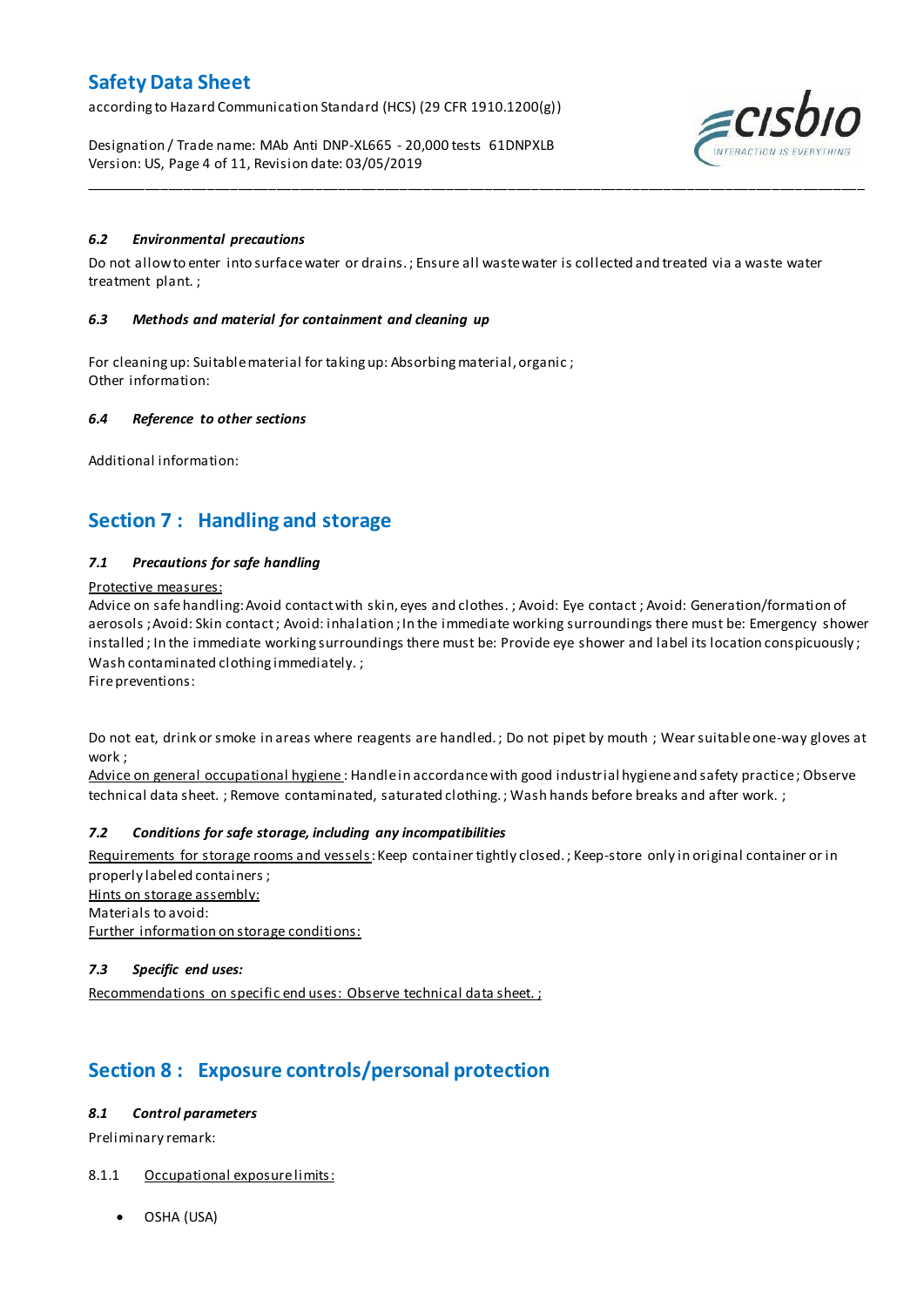according to Hazard Communication Standard (HCS) (29 CFR 1910.1200(g))

Designation / Trade name: MAb Anti DNP-XL665 - 20,000 tests 61DNPXLB Version: US, Page 5 of 11, Revision date: 03/05/2019



### 8.1.2 DNEL/PNEC-values:

- DNEL worker
- DNEL consumer
- PNEC

### *8.2 Exposure controls*

8.2.1 Appropriate engineering controls:

Technical measures and appropriate working operations should be given priority over the use of personal protective equipment. See section 7

\_\_\_\_\_\_\_\_\_\_\_\_\_\_\_\_\_\_\_\_\_\_\_\_\_\_\_\_\_\_\_\_\_\_\_\_\_\_\_\_\_\_\_\_\_\_\_\_\_\_\_\_\_\_\_\_\_\_\_\_\_\_\_\_\_\_\_\_\_\_\_\_\_\_\_\_\_\_\_\_\_\_\_\_\_\_\_\_\_\_\_\_\_\_\_\_\_\_\_\_\_

8.2.2 Personal protective equipment:

Eye / Face protection: Safety glasses with side-shields ;

Skin protection:Gloves ; Laboratory coats ;

Respiratory protection:Ensure adequate ventilation ;

Thermal hazards:

8.2.3 Environmental exposure controls:

Consumer exposure control

Measures related to consumer uses of the substance (as such or in mixtures): Measures related to the service life of the substance in articles:

# **Section 9 : Physical and chemical properties**

### *9.1 Information on basic physical and chemical properties*

Appearance

| ___                   |       |
|-----------------------|-------|
| Physical state        | Solid |
| Colour                | Blue  |
| Odour                 |       |
| Odour threshold (ppm) |       |

|                                                    |                              | Value | Concentration<br>(mol/L) | Method | Temperature (°C) | Pressure (kPa) | Remark |
|----------------------------------------------------|------------------------------|-------|--------------------------|--------|------------------|----------------|--------|
| pН                                                 |                              |       |                          |        |                  |                |        |
| Melting point (°C)                                 |                              |       |                          |        |                  |                |        |
| Freezing point (°C)                                |                              |       |                          |        |                  |                |        |
| Initial boiling point/boiling range (°C)           |                              |       |                          |        |                  |                |        |
| Flash point (°C)                                   |                              |       |                          |        |                  |                |        |
| Evaporation rate (kg/m <sup>2</sup> /h)            |                              |       |                          |        |                  |                |        |
| Flammability (type : ) (%)                         |                              |       |                          |        |                  |                |        |
| Upper/lower<br>flammability or explosive<br>limits | Upper explosive limit<br>(%) |       |                          |        |                  |                |        |
|                                                    | Lower explosive limit (%)    |       |                          |        |                  |                |        |
| Vapour pressure (kPa)                              |                              |       |                          |        |                  |                |        |
| Vapour density (g/cm <sup>3</sup> )                |                              |       |                          |        |                  |                |        |
| Density (g/cm <sup>3</sup> )                       |                              |       |                          |        |                  |                |        |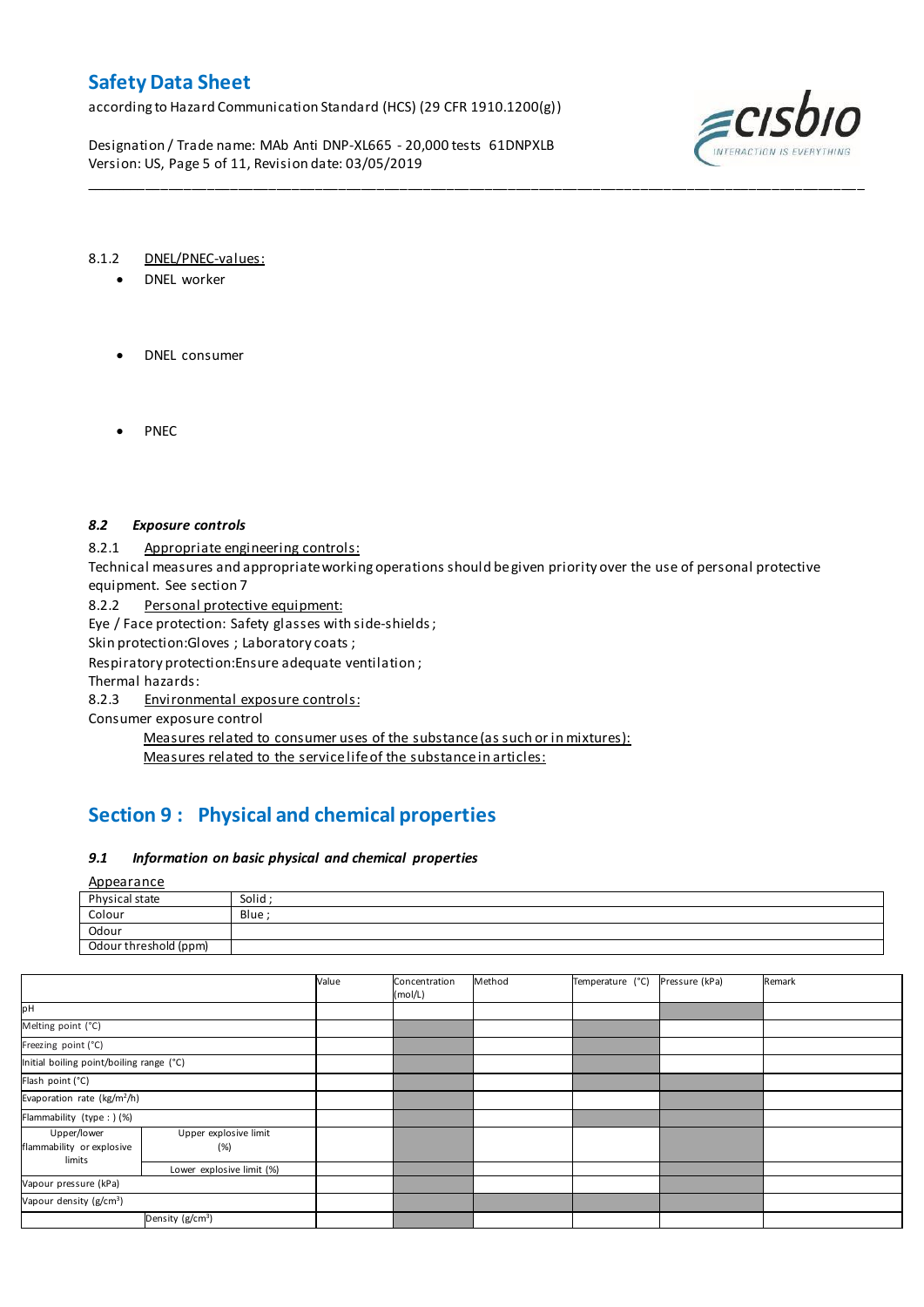according to Hazard Communication Standard (HCS) (29 CFR 1910.1200(g))

Designation / Trade name: MAb Anti DNP-XL665 - 20,000 tests 61DNPXLB Version: US, Page 6 of 11, Revision date: 03/05/2019



| Densities                                                   | Relative density (g/cm <sup>3</sup> ) |  |  |  |
|-------------------------------------------------------------|---------------------------------------|--|--|--|
|                                                             | Bulk density (g/cm <sup>3</sup> )     |  |  |  |
|                                                             | Critical density (g/cm <sup>3</sup> ) |  |  |  |
| Solubility (Type: ) (g/L)                                   |                                       |  |  |  |
| Partition coefficient (log Pow)<br>n-octanol/water at pH :  |                                       |  |  |  |
| Auto-ignition temperature (°C)                              |                                       |  |  |  |
| Decomposition temperature (°C)<br>Decomposition energy : kJ |                                       |  |  |  |
| Viscosity                                                   | Viscosity, dynamic (poiseuille)       |  |  |  |
|                                                             | Viscosity, cinematic $(cm3/s)$        |  |  |  |
| Explosive properties                                        |                                       |  |  |  |
| Oxidising properties                                        |                                       |  |  |  |

\_\_\_\_\_\_\_\_\_\_\_\_\_\_\_\_\_\_\_\_\_\_\_\_\_\_\_\_\_\_\_\_\_\_\_\_\_\_\_\_\_\_\_\_\_\_\_\_\_\_\_\_\_\_\_\_\_\_\_\_\_\_\_\_\_\_\_\_\_\_\_\_\_\_\_\_\_\_\_\_\_\_\_\_\_\_\_\_\_\_\_\_\_\_\_\_\_\_\_\_\_

### *9.2 Other information:*

No other relevant data available

# **Section 10 : Stability and reactivity**

### *10.1 Reactivity*

This material is considered to be non-reactive under normal use conditions. ;

### *10.2 Chemical stability*

- *10.3 Possibility of hazardous reactions*
- *10.4 Conditions to avoid:*

*10.5 Incompatible materials:*

### *10.6 Hazardous decomposition products:*

Does not decompose when used for intended uses. ; Thermal decomposition can lead to the escape of irritating gases and vapors. ;

## **Section 11 : Toxicological information**

Toxicokinetics, metabolism and distribution

### *11.1 Information on toxicological effects*

**Substances** 

**Acute toxicity**

Animal data: Acute oral toxicity:

Acute dermal toxicity: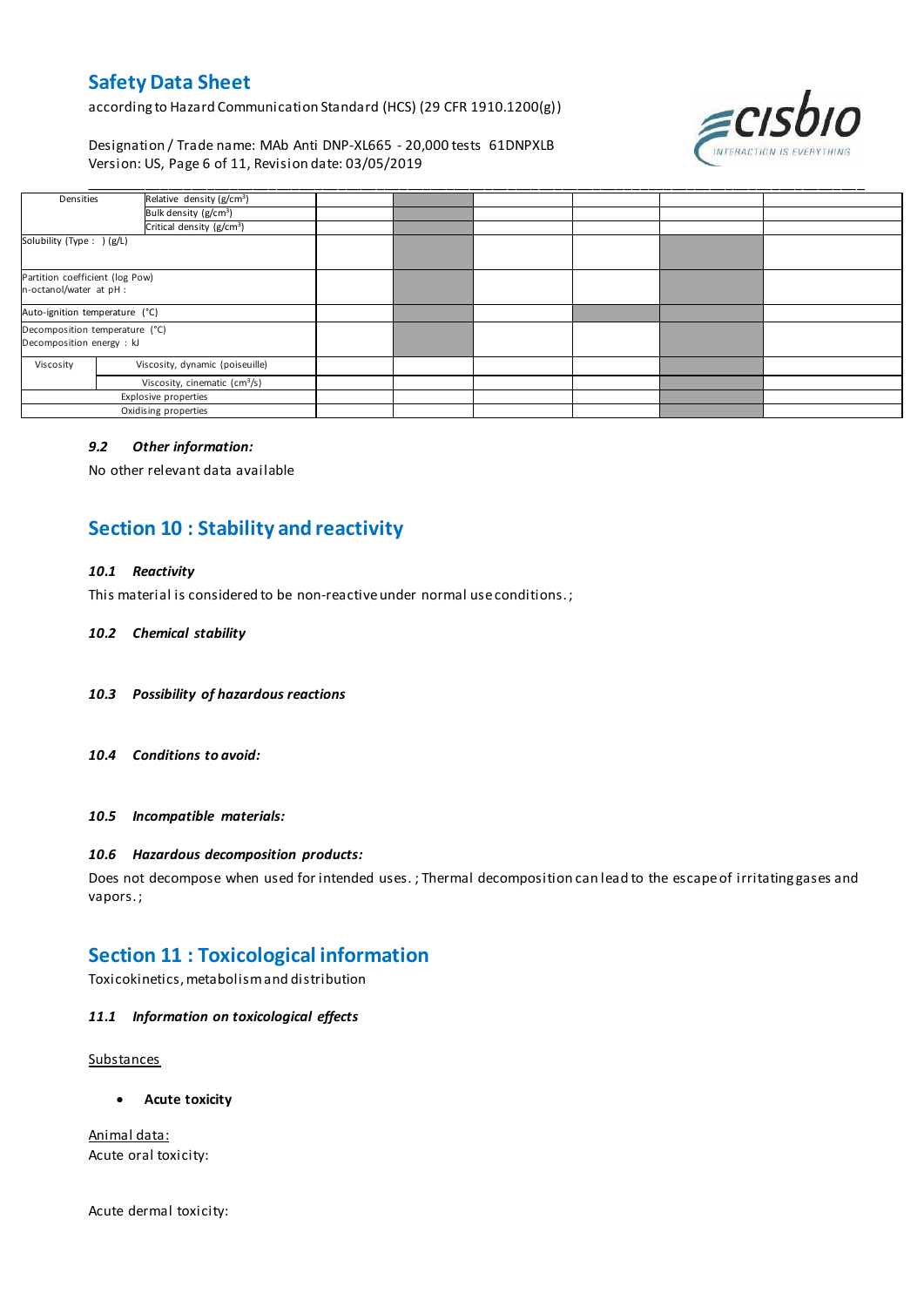according to Hazard Communication Standard (HCS) (29 CFR 1910.1200(g))

Designation / Trade name: MAb Anti DNP-XL665 - 20,000 tests 61DNPXLB Version: US, Page 7 of 11, Revision date: 03/05/2019

\_\_\_\_\_\_\_\_\_\_\_\_\_\_\_\_\_\_\_\_\_\_\_\_\_\_\_\_\_\_\_\_\_\_\_\_\_\_\_\_\_\_\_\_\_\_\_\_\_\_\_\_\_\_\_\_\_\_\_\_\_\_\_\_\_\_\_\_\_\_\_\_\_\_\_\_\_\_\_\_\_\_\_\_\_\_\_\_\_\_\_\_\_\_\_\_\_\_\_\_\_



Acute inhalative toxicity:

Practical experience / human evidence: Assessment / Classification: General Remark:

**Skin corrosion/irritation**

Animal data:

In-vitro skin test method: In-vitro skin test result:

Assessment / Classification:

**Eye damage/irritation**

Animal data:

In vitro eye test method: In vitro eye test result: Assessment / Classification:

### C**MR effects (carcinogenity, mutagenicity and toxicity for reproduction)**

o Germ cell mutagenicity:

Animal data:

Assessment / Classification:

o Carcinogenicity

Practical experience / human evidence: Animal data:

Other information: Assessment / Classification:

o Reproductive toxicity

Practical experience / human evidence: Animal data:

Other information: Assessment / Classification:

Overall assessment on CMR properties:

- **Specific target organ toxicity (single exposure)**
	- o STOT SE 1 and 2

Animal data: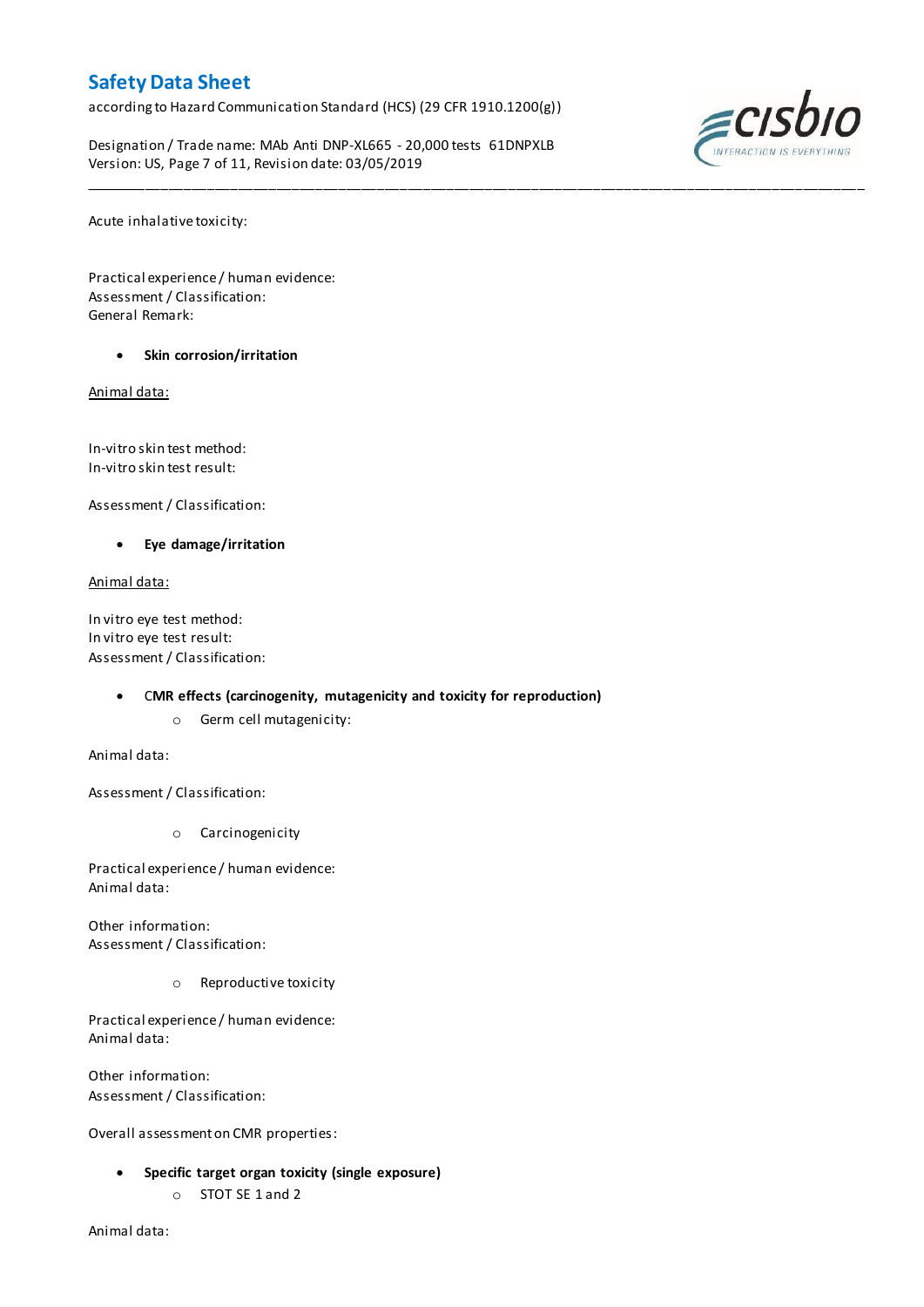according to Hazard Communication Standard (HCS) (29 CFR 1910.1200(g))

Designation / Trade name: MAb Anti DNP-XL665 - 20,000 tests 61DNPXLB Version: US, Page 8 of 11, Revision date: 03/05/2019



Other information:

o STOT SE 3

Practical experience / human evidence:

Other information: Assessment / Classification:

### **Specific target organ toxicity (repeated exposure)**

Practical experience / human evidence: Animal data:

Assessment / Classification: Other information

**Aspiration hazard**

Practical experience / human evidence: Experimental data: viscosity data: see SECTION 9. Assessment / Classification: Remark:

11.1.1 Mixtures No toxicological information is available for the mixture itself

## **Section 12 : Ecological information**

In case that test data regarding one endpoint/differentiation exist for the mixture itself, the classification is carried out according to the substance criteria (excluding biodegradation and bioaccumulation). If no test data exist, the criteria for mixture classification has to be used (calculation method); in this case the toxicological data of the ingredients are s hown.

\_\_\_\_\_\_\_\_\_\_\_\_\_\_\_\_\_\_\_\_\_\_\_\_\_\_\_\_\_\_\_\_\_\_\_\_\_\_\_\_\_\_\_\_\_\_\_\_\_\_\_\_\_\_\_\_\_\_\_\_\_\_\_\_\_\_\_\_\_\_\_\_\_\_\_\_\_\_\_\_\_\_\_\_\_\_\_\_\_\_\_\_\_\_\_\_\_\_\_\_\_

### *12.1 Aquatic toxicity:*

Acute (short-term) fish toxicity

Chronic (long-term) fish toxicity

Acute (short-term) toxicity to crustacea

Chronic (long-term) toxicity to crustacea

Acute (short-term) toxicity to algae and cyanobacteria

Toxicity to microorganisms and other aquatic plants / organisms

Assessment / Classification:

*12.2 Persistence and degradability* Biodegradation: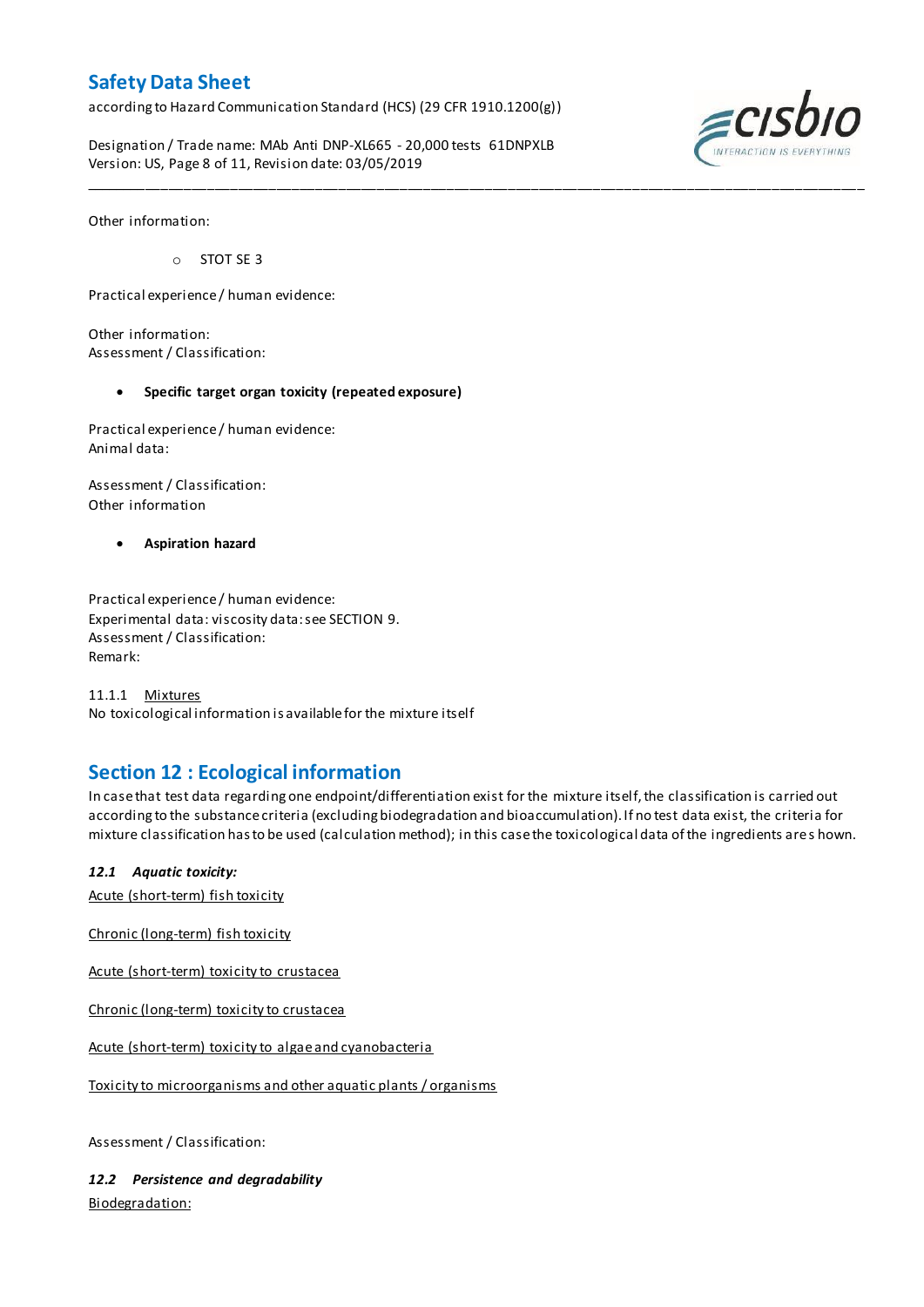according to Hazard Communication Standard (HCS) (29 CFR 1910.1200(g))

Designation / Trade name: MAb Anti DNP-XL665 - 20,000 tests 61DNPXLB Version: US, Page 9 of 11, Revision date: 03/05/2019



Abiotic Degradation:

Assessment / Classification:

### *12.3 Bioaccumulative potential*

Bioconcentration factor (BCF):

*12.4 Mobility in soil*

*12.5 Results of PBT and vPvB assessment*

### *12.6 Other adverse effects:*

Additional ecotoxicological information:

## **Section 13 : Disposal considerations**

### *13.1 Waste treatment methods*

Waste treatment options: Dispose of waste according to applicable legislation. ;

Other disposal recommendations: Additional information:

# **Section 14 : Transport information**

ADR/RID/AND/IMDG/IATA

| UN No.                     |  |
|----------------------------|--|
| UN Proper shipping name    |  |
| Transport hazard class(es) |  |
| Hazard label(s)            |  |
|                            |  |
| Packing group              |  |

\_\_\_\_\_\_\_\_\_\_\_\_\_\_\_\_\_\_\_\_\_\_\_\_\_\_\_\_\_\_\_\_\_\_\_\_\_\_\_\_\_\_\_\_\_\_\_\_\_\_\_\_\_\_\_\_\_\_\_\_\_\_\_\_\_\_\_\_\_\_\_\_\_\_\_\_\_\_\_\_\_\_\_\_\_\_\_\_\_\_\_\_\_\_\_\_\_\_\_\_\_

### *Transport in bulk according to Annex II of MARPOL 73/78 and the IBC Code*

| Land transport (ADR/RID)                                             |                                                  |
|----------------------------------------------------------------------|--------------------------------------------------|
| Classification code ADR:                                             | Special Provisions for ADR/RID:                  |
| Limited quantities for ADR/RID:                                      | Excepted Quantities for ADR/RID:                 |
| Packing Instructions for ADR/RID:                                    |                                                  |
| Special packing provisions for ADR/RID:                              |                                                  |
| Mixed packing provisions:                                            | Portable tanks and bulk containers Instructions: |
| Portable tanks and bulk containers Special Provisions:               |                                                  |
| <b>ADR Tank Code:</b>                                                | ADR Tank special provisions:                     |
| Vehicle for tank carriage:                                           | Special provisions for carriage Packages:        |
| Special provisions for carriage Bulk:                                |                                                  |
| Special provisions for carriage for loading, unloading and handling: |                                                  |
| Special Provisions for carriage Operation:                           |                                                  |
| Hazard identification No:                                            | Transport category (Tunnel restriction code):    |
|                                                                      |                                                  |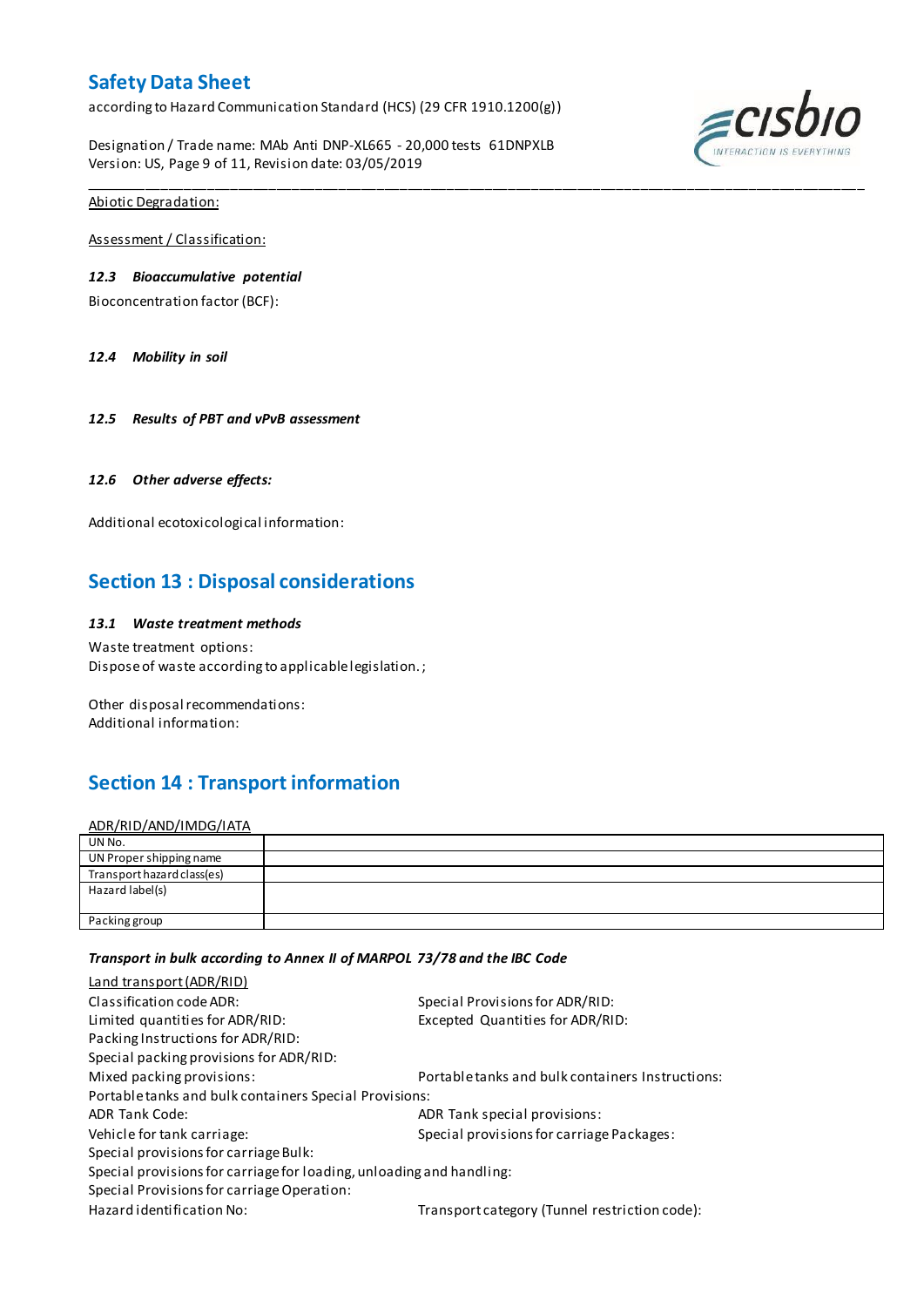according to Hazard Communication Standard (HCS) (29 CFR 1910.1200(g))

Designation / Trade name: MAb Anti DNP-XL665 - 20,000 tests 61DNPXLB Version: US, Page 10 of 11, Revision date: 03/05/2019



## Sea transport (IMDG)

Marine Pollutant: Subsidiary risk(s) for IMDG: Packing provisions for IMDG: Limited quantities for IMDG: Packing instructions for IMDG: IBC Instructions: IBC Provisions: IMO tank instructions: Properties and observations:

Tanks and bulk Provisions: EmS : Stowage and segregation for IMDG:

\_\_\_\_\_\_\_\_\_\_\_\_\_\_\_\_\_\_\_\_\_\_\_\_\_\_\_\_\_\_\_\_\_\_\_\_\_\_\_\_\_\_\_\_\_\_\_\_\_\_\_\_\_\_\_\_\_\_\_\_\_\_\_\_\_\_\_\_\_\_\_\_\_\_\_\_\_\_\_\_\_\_\_\_\_\_\_\_\_\_\_\_\_\_\_\_\_\_\_\_\_

## Inland waterway transport (ADN) Classification Code ADN: Special Provisions ADN: Limited quantities ADN: Excepted quantities ADN: Carriage permitted: Equipment required: Provisions concerning loading and unloading: Provisions concerning carriage: Number of blue cones/lights: Remark:

## Air transport (ICAO-TI / IATA-DGR) Subsidiary risk for IATA: Excepted quantity for IATA: Passenger and Cargo Aircraft Limited Quantities Packing Instructions: Passenger and Cargo Aircraft Limited Quantities Maximal Net Quantity : Passenger and Cargo Aircraft Packaging Instructions : Passenger and Cargo Aircraft Maximal Net Quantity : Cargo Aircraft only Packaging Instructions : Cargo Aircraft only Maximal Net Quantity : ERG code: Special Provisions for IATA:

# **Section 15 : Regulatory information**

## *15.1 Safety, health and environmental regulations/legislation specific for the substance or mixture*

## *15.2 Chemical Safety Assessment:*

For the following substances of this mixture a chemical safety assessment has been carried out :

# **Section 16 : Other information**

### *16.1 Indication of changes*

Date of the previous version:03/05/2019 Modifications:

- *16.2 Abbreviations and acronyms:*
- *16.3 Key literature references and sources for data*
- *16.4 Classification for mixtures and used evaluation method according to Hazard Communication Standard (HCS) (29 CFR 1910.1200(g):*

See SECTION 2.1 (classification).

*16.5 Relevant R-, H- and EUH-phrases (number and full text):*